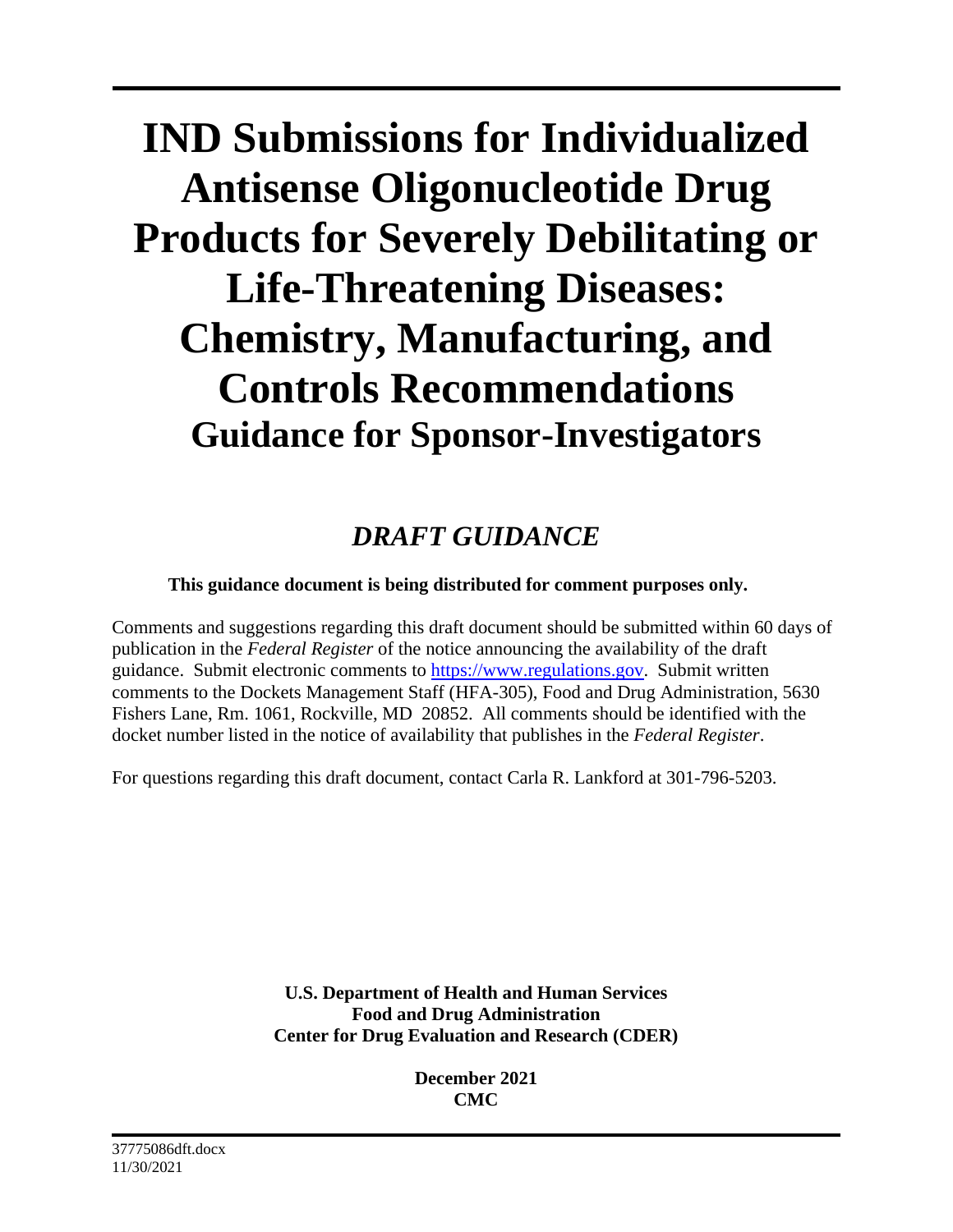## **IND Submissions for Individualized Antisense Oligonucleotide Drug Products for Severely Debilitating or Life-Threatening Diseases: Chemistry, Manufacturing, and Controls Recommendations Guidance for Sponsor-Investigators**

*Additional copies are available from:*

*Office of Communications, Division of Drug Information Center for Drug Evaluation and Research Food and Drug Administration 10001 New Hampshire Ave., Hillandale Bldg., 4th Floor Silver Spring, MD 20993-0002 Phone: 855-543-3784 or 301-796-3400; Fax: 301-431-6353; Email: druginfo@fda.hhs.gov <https://www.fda.gov/drugs/guidance-compliance-regulatory-information/guidances-drugs>*

> **U.S. Department of Health and Human Services Food and Drug Administration Center for Drug Evaluation and Research (CDER)**

> > **December 2021 CMC**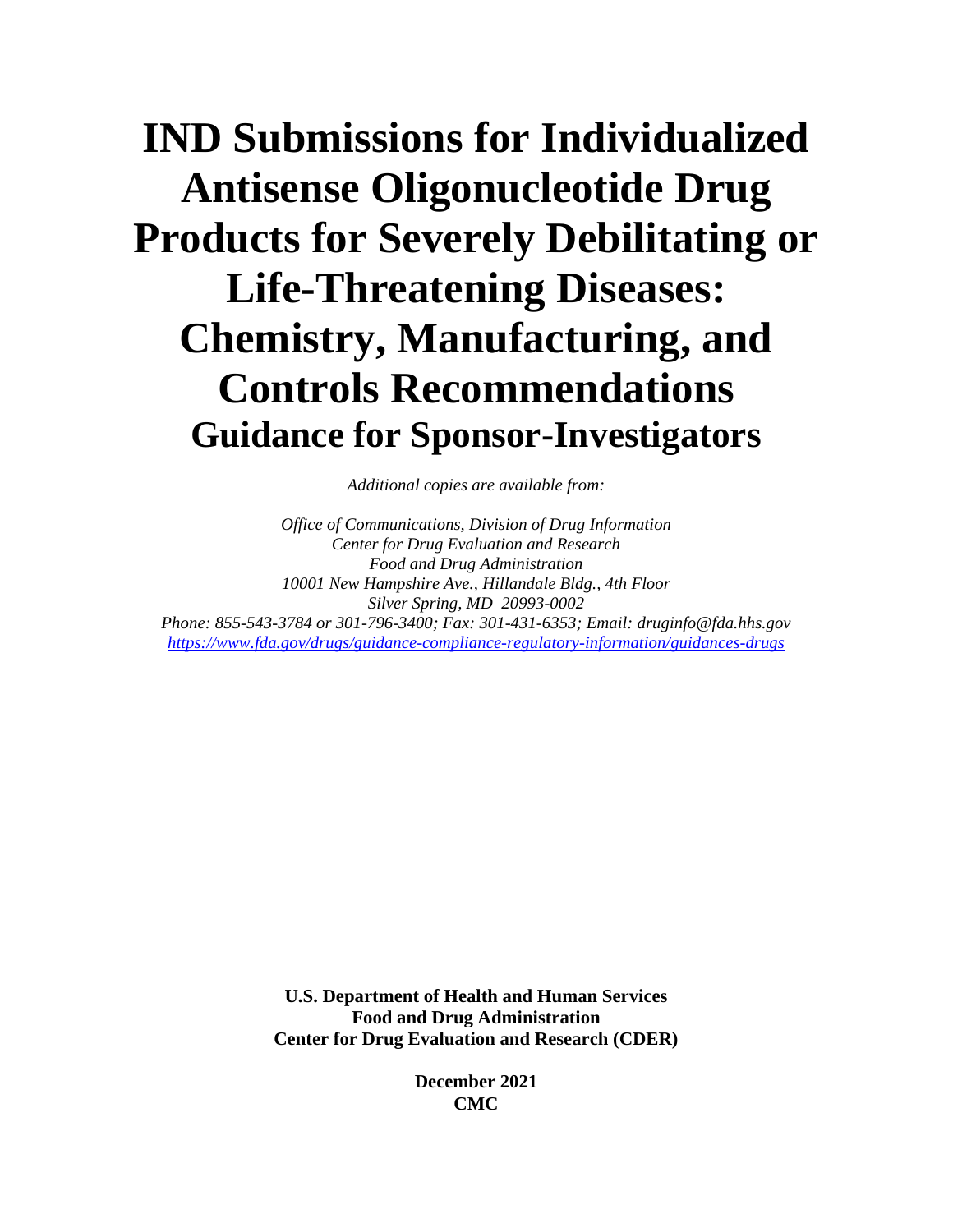#### **TABLE OF CONTENTS**

| I.                                                                                    |                                                                                             |  |
|---------------------------------------------------------------------------------------|---------------------------------------------------------------------------------------------|--|
| II.                                                                                   | <b>GENERAL CONSIDERATIONS ON CMC INFORMATION FOR AN INITIAL</b>                             |  |
| A.                                                                                    |                                                                                             |  |
| <b>B.</b>                                                                             |                                                                                             |  |
| Ш.                                                                                    |                                                                                             |  |
| A.                                                                                    | A Description of the Drug Substance, Including Its Physical and Chemical Characteristics. 5 |  |
| <b>B.</b>                                                                             |                                                                                             |  |
| $\mathbf{C}$ .                                                                        |                                                                                             |  |
| D.                                                                                    |                                                                                             |  |
| Е.                                                                                    |                                                                                             |  |
| F.                                                                                    |                                                                                             |  |
| IV.                                                                                   |                                                                                             |  |
| A.                                                                                    |                                                                                             |  |
| <b>B.</b>                                                                             |                                                                                             |  |
| $\mathbf{C}$ .                                                                        |                                                                                             |  |
| Brief General Description of the Manufacturing and Packaging Procedures for the<br>D. |                                                                                             |  |
|                                                                                       |                                                                                             |  |
| Е.                                                                                    |                                                                                             |  |
| F.                                                                                    |                                                                                             |  |
| G.                                                                                    |                                                                                             |  |
| V.                                                                                    |                                                                                             |  |
| VI.                                                                                   |                                                                                             |  |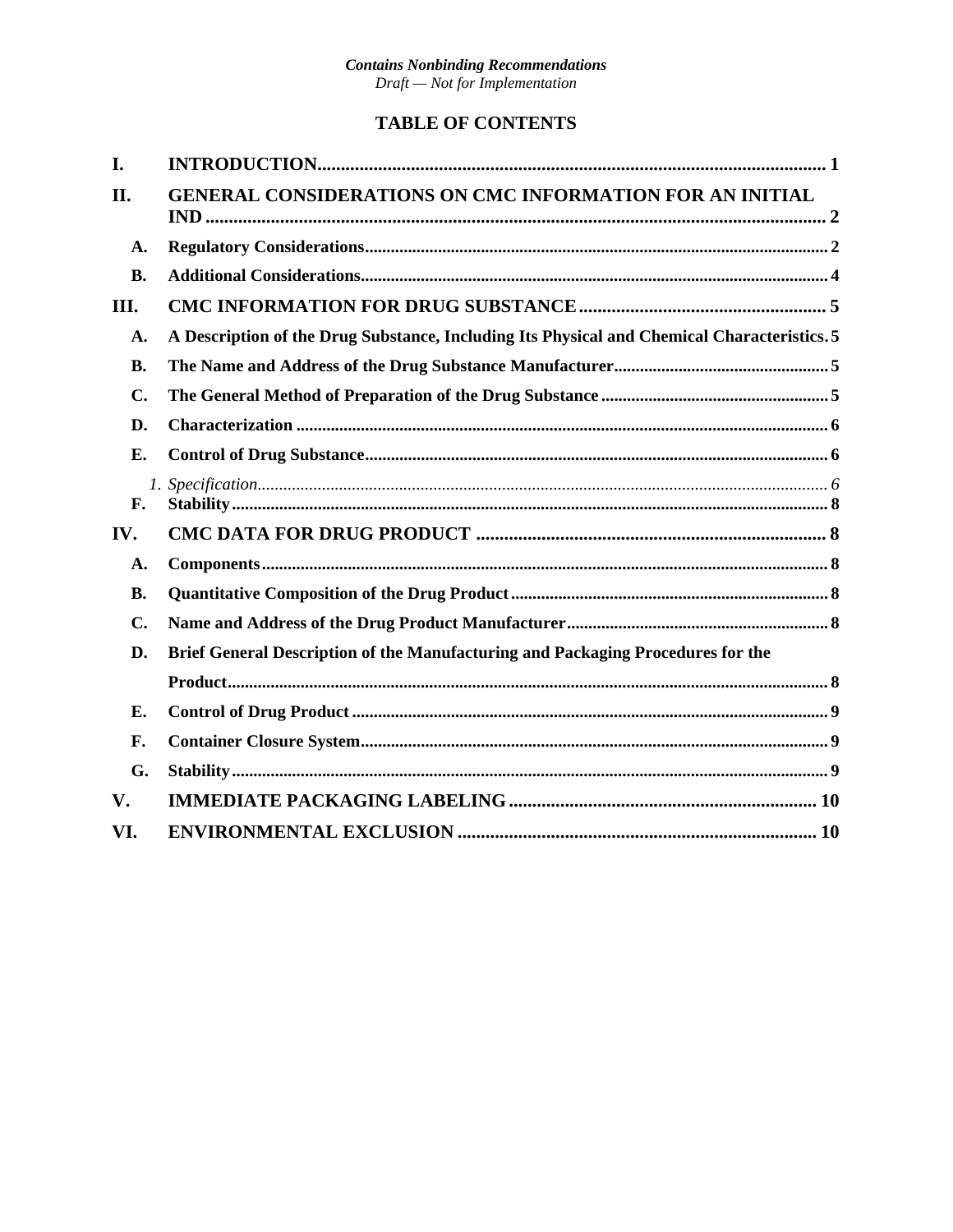## **IND Submissions for Individualized Antisense Oligonucleotide Drug Products for Severely Debilitating or Life-Threatening Diseases: Chemistry, Manufacturing, and Controls Recommendations Guidance for Sponsor-Investigators[1](#page-3-0)**

 This draft guidance, when finalized, will represent the current thinking of the Food and Drug 9 Administration (FDA or Agency) on this topic. It does not establish any rights for any person and is not 10 binding on FDA or the public. You can use an alternative approach if it satisfies the requirements of the 10 binding on FDA or the public. You can use an alternative approach if it satisfies the requirements of the applicable statutes and regulations. To discuss an alternative approach, contact the FDA staff responsible 11 applicable statutes and regulations. To discuss an alternative approach, contact the FDA staff responsible 12 for this guidance as listed on the title page. for this guidance as listed on the title page.

#### 

 $\begin{array}{c} 7 \\ 8 \end{array}$ 

#### **I. INTRODUCTION**

The purpose of this guidance is to provide recommendations regarding the chemistry,

manufacturing, and controls (CMC) information that should be provided in an investigational

0 new drug application (IND) submitted by a sponsor-investigator<sup>2</sup> (hereafter referred to as

sponsor) developing an individualized antisense oligonucleotide (ASO) drug product for a

22 severely debilitating or life-threatening (SDLT) disease<sup>[3](#page-3-2)</sup> caused by a unique genetic variant

where only a small number of individuals are prospectively identified (typically one or two).

These individualized ASO drug products should be from a well-characterized chemical class for

 which there is substantial clinical and nonclinical experience that is either publicly available or to 26 which the sponsor has a right to reference. $4$ 

This guidance is limited to those individualized ASO drug products, as described above, that are

 unconjugated, manufactured using conventional methods, with formulations that are a simple aqueous or a lyophilized powder to be reconstituted before administration.

<span id="page-3-0"></span> This guidance provides recommendations on information to be submitted in the CMC sections of an IND for an individualized ASO drug product, including the following:

<span id="page-3-1"></span><sup>2</sup> A *sponsor-investigator* is an individual who both initiates and conducts an investigation, and under whose immediate direction the investigational drug is administered or dispensed. The term does not include any person other than an individual (see 21 CFR 312.3(b)).

<span id="page-3-2"></span> *Severely debilitating* means diseases or conditions that cause major irreversible morbidity. *Life-threatening* means diseases or conditions where the likelihood of death is high unless the course of the disease is interrupted and those with potentially fatal outcomes, where the endpoint of clinical trial analysis is survival (see 21 CFR 312.81).

<span id="page-3-3"></span> Examples of well-characterized antisense chemical classes, based on prior FDA experience, include singlestranded phosphorothioate or mixed phosphorothioate/phosphodiester 2-methoxyethyl substituted oligonucleotides (by systemic or intrathecal route) and phosphorodiamidate morpholino oligonucleotides (by systemic route).

 This guidance has been prepared by the Office of Pharmaceutical Quality and the Office of New Drugs in the Center for Drug Evaluation and Research at the Food and Drug Administration.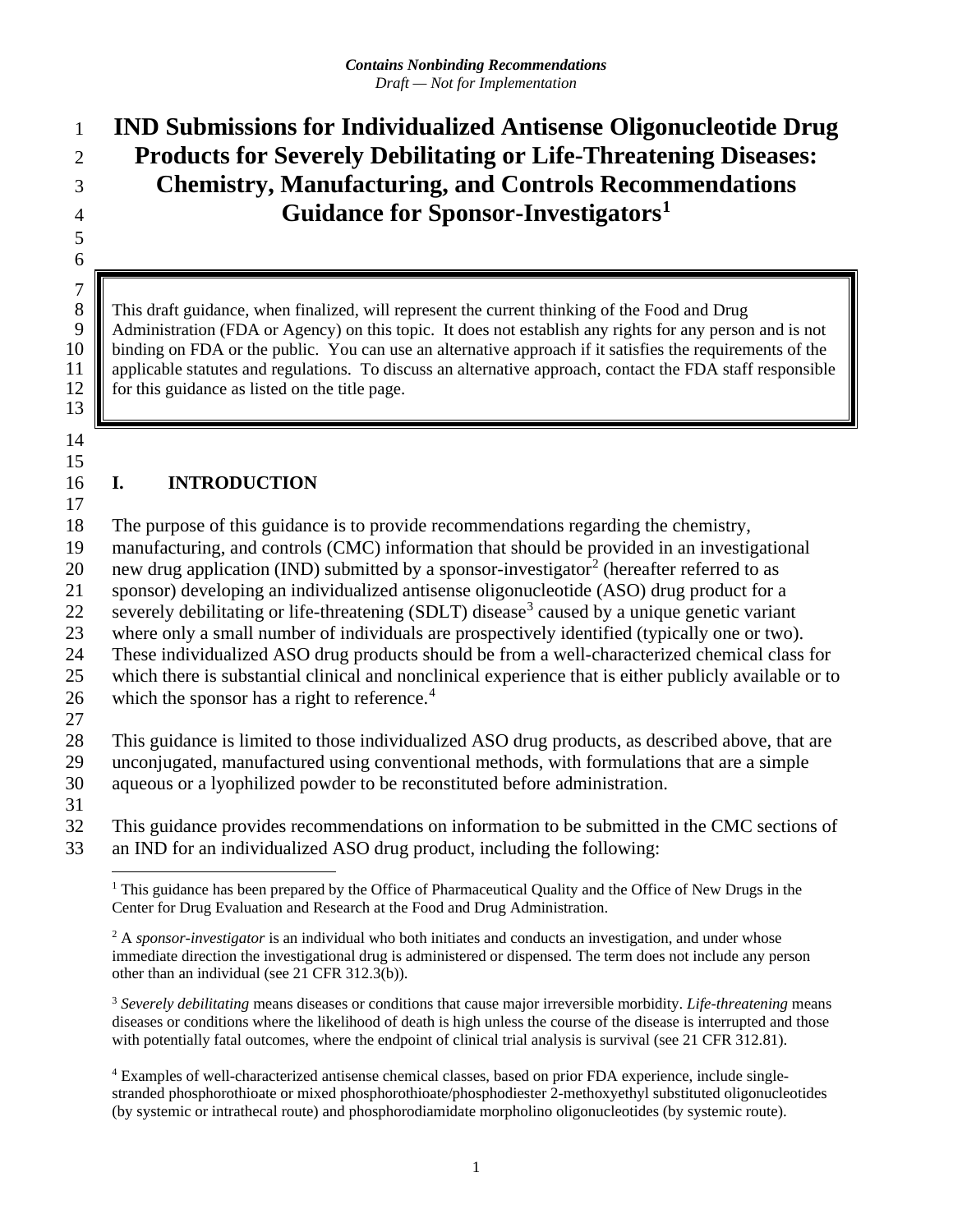#### *Contains Nonbinding Recommendations*

*Draft — Not for Implementation*

| 34 |                                                                                                         |  |  |  |
|----|---------------------------------------------------------------------------------------------------------|--|--|--|
| 35 | Nomenclature, structure, and general ASO drug substance properties<br>$\bullet$                         |  |  |  |
| 36 | Manufacture<br>$\bullet$                                                                                |  |  |  |
| 37 | Characterization                                                                                        |  |  |  |
| 38 | $\bullet$                                                                                               |  |  |  |
|    | Control of excipients<br>$\bullet$                                                                      |  |  |  |
| 39 | Control of drug substance and drug product<br>$\bullet$                                                 |  |  |  |
| 40 | Reference standards or materials<br>$\bullet$                                                           |  |  |  |
| 41 | Container closure systems<br>$\bullet$                                                                  |  |  |  |
| 42 | Stability<br>$\bullet$                                                                                  |  |  |  |
| 43 |                                                                                                         |  |  |  |
| 44 | The CMC recommendations are to support first-in-human exposure for the individualized ASO               |  |  |  |
| 45 | drug products covered under this guidance and do not address regulatory considerations for              |  |  |  |
| 46 | continued, long-term administration of an individualized ASO drug product, for use of                   |  |  |  |
| 47 | individualized ASO drug products for diseases that are not severely debilitating or life-               |  |  |  |
| 48 | threatening, or for administration of ASO drug products to a population beyond the expected             |  |  |  |
| 49 | number of patients (typically one or two).                                                              |  |  |  |
| 50 |                                                                                                         |  |  |  |
| 51 | This guidance also does not address CMC requirements for commercial development of                      |  |  |  |
| 52 | individualized ASO drug products.                                                                       |  |  |  |
| 53 |                                                                                                         |  |  |  |
| 54 | The contents of this document do not have the force and effect of law and are not meant to bind         |  |  |  |
| 55 | the public in any way, unless specifically incorporated into a contract. This document is               |  |  |  |
| 56 | intended only to provide clarity to the public regarding existing requirements under the law.           |  |  |  |
| 57 | FDA guidance documents, including this guidance, should be viewed only as recommendations,              |  |  |  |
| 58 | unless specific regulatory or statutory requirements are cited. The use of the word <i>should</i> in    |  |  |  |
| 59 | FDA guidances means that something is suggested or recommended, but not required.                       |  |  |  |
| 60 |                                                                                                         |  |  |  |
| 61 |                                                                                                         |  |  |  |
| 62 | GENERAL CONSIDERATIONS ON CMC INFORMATION FOR AN INITIAL<br>II.                                         |  |  |  |
| 63 | <b>IND</b>                                                                                              |  |  |  |
| 64 |                                                                                                         |  |  |  |
| 65 | <b>Regulatory Considerations</b><br>A.                                                                  |  |  |  |
| 66 |                                                                                                         |  |  |  |
| 67 | Under 21 CFR part 312 subpart E, FDA has determined that for drug products (e.g.,                       |  |  |  |
| 68 | individualized ASO drug products) intended to treat SDLT diseases, it is appropriate to exercise        |  |  |  |
| 69 | flexibility while preserving appropriate guarantees for safety and effectiveness. <sup>5</sup>          |  |  |  |
| 70 |                                                                                                         |  |  |  |
| 71 | Generally, FDA regulations require sponsors, including sponsor-investigators, seeking to                |  |  |  |
| 72 | evaluate a drug or biological product in humans in a clinical investigation to submit an IND to         |  |  |  |
| 73 | FDA. <sup>6</sup> The required content and format for $INDs7$ are further discussed in the guidance for |  |  |  |

<span id="page-4-1"></span><span id="page-4-0"></span>industry *Content and Format of Investigational New Drug Applications (INDs) for Phase 1* 

See 21 CFR 312.80.

21 CFR part 312.

<span id="page-4-2"></span>See 21 CFR 312.23.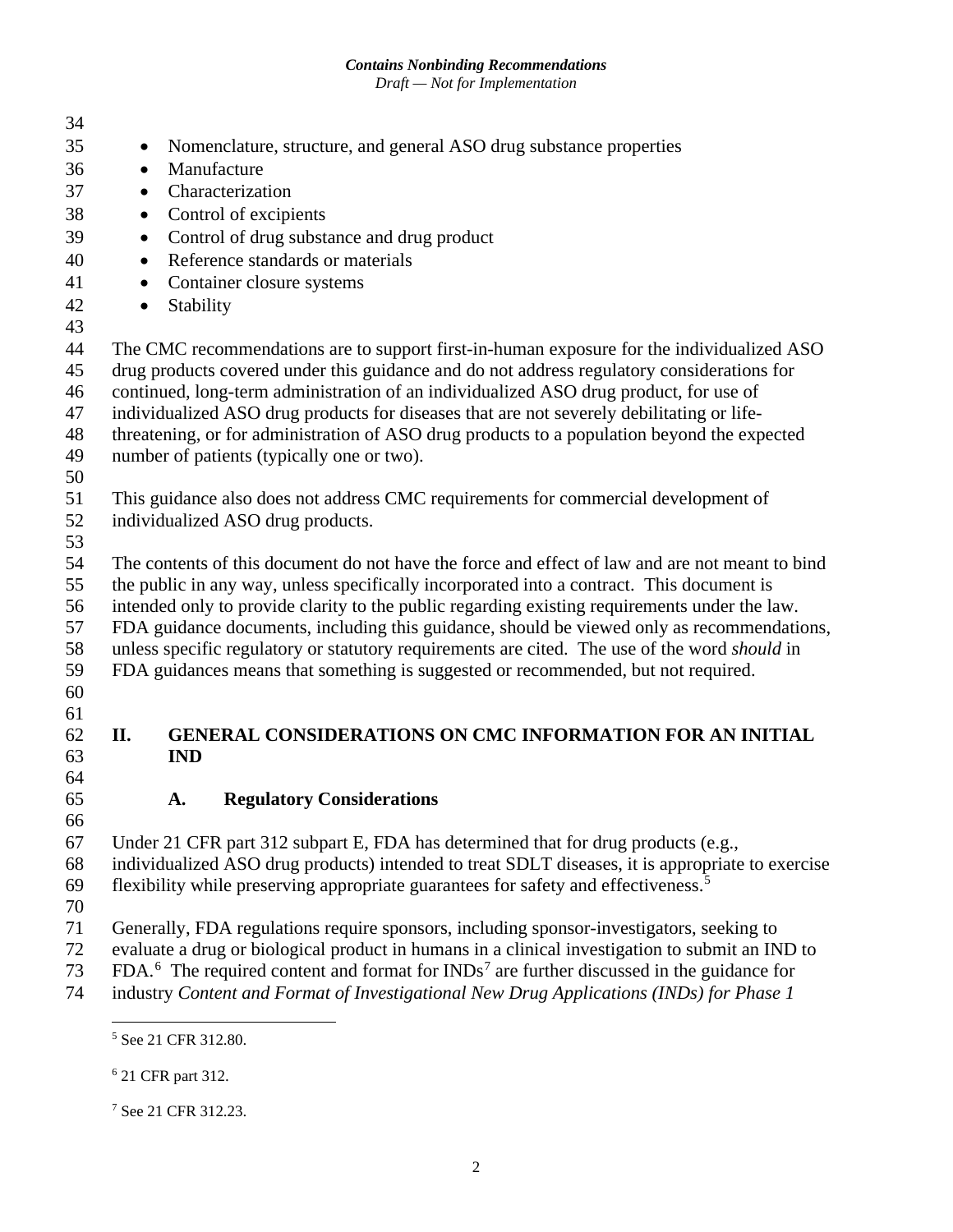- *Studies of Drugs, Including Well-Characterized, Therapeutic, Biotechnology-Derived Products*  76 (November 1995).<sup>[8](#page-5-0)</sup> That guidance includes clarification about the data that should be provided in the CMC section of an initial IND submission under 21 CFR 312.23(a)(7). FDA expects sponsors to submit in the CMC section of an initial IND sufficient information to ensure the proper identification, quality, purity, and strength of the investigational drug product. This information includes (1) data and information regarding drug substance; (2) data and information regarding drug product; (3) the investigational drug immediate packaging label that includes the statement "Caution: New Drug — Limited by Federal (or United States) law to investigational 83 use"; $\degree$  and (4) a statement requesting a categorical exclusion from an environmental assessment 84 under 21 CFR 25.30 or 25.31 or an environmental assessment under 21 CFR 25.40.<sup>[10](#page-5-2)</sup> This guidance provides recommendations about how to satisfy these general requirements for the CMC content of an IND for an investigational ASO drug product within the scope of this guidance and also provides specific recommendations regarding the quality (e.g., chemical structure, manufacturing process, and critical quality attributes) of an individualized ASO drug product that will be administered to an individual trial participant under the IND. To expedite the initiation of clinical investigation of an individualized ASO drug product covered under this
- guidance, we recommend that the sponsor first submit a pre-IND meeting request to discuss the
- CMC plans with FDA.
- 
- 95 For drug products, including drug products administered under an IND, section  $501(a)(2)(B)$  of
- the Federal Food, Drug, and Cosmetic Act and FDA's implementing regulations require that the
- methods used in or the facilities or controls used for their manufacturing, processing, packing, or
- holding comply with current good manufacturing practice (CGMP) (21 U.S.C. 351(a)(2)(B); 21
- CFR parts 210 (general) and 211 (finished pharmaceuticals)). However, in general, the
- production of an investigational drug product for use in a phase 1 clinical trial is exempt under
- 21 CFR 210.2(c) from compliance with the regulations in part 211. As described in the preamble
- 102 to the final rule amending 21 CFR 210.2(c),<sup>[11](#page-5-3)</sup> the rationale for exempting phase 1 IND products
- from compliance with 21 CFR part 211 is based on many factors, including that such studies are
- conducted to establish the basic safety, rather than efficacy, of the drug product; are designed to
- determine the metabolism and pharmacologic actions of the drug product in humans; and are limited in the total number of trial participants.
- 
- <span id="page-5-0"></span> In addition, the manufacturing and control conditions for the production of investigational drug products intended for use in relatively small phase 1 clinical trials are different from the

 We update guidances periodically. To make sure you have the most recent version of a guidance, check the FDA guidance web page at [https://www.fda.gov/regulatory-information/search-fda-guidance-documents.](https://www.fda.gov/regulatory-information/search-fda-guidance-documents)

<span id="page-5-1"></span>See 21 CFR 312.6(a).

<span id="page-5-2"></span> See 21 CFR 312.23(a)(7)(iv)(e) and the draft guidance for industry *Investigational New Drug Applications Prepared and Submitted by Sponsor-Investigators* (May 2015). When final, this guidance will represent the FDA's current thinking on this topic. For the most recent version of a guidance, check the FDA guidance web page at [https://www.fda.gov/regulatory-information/search-fda-guidance-documents.](https://www.fda.gov/regulatory-information/search-fda-guidance-documents)

<span id="page-5-3"></span><sup>&</sup>lt;sup>11</sup> The final rule, "Current Good Manufacturing Practice and Investigational New Drugs Intended for Use in Clinical Trials," published July 15, 2008 (73 FR 40453-40462).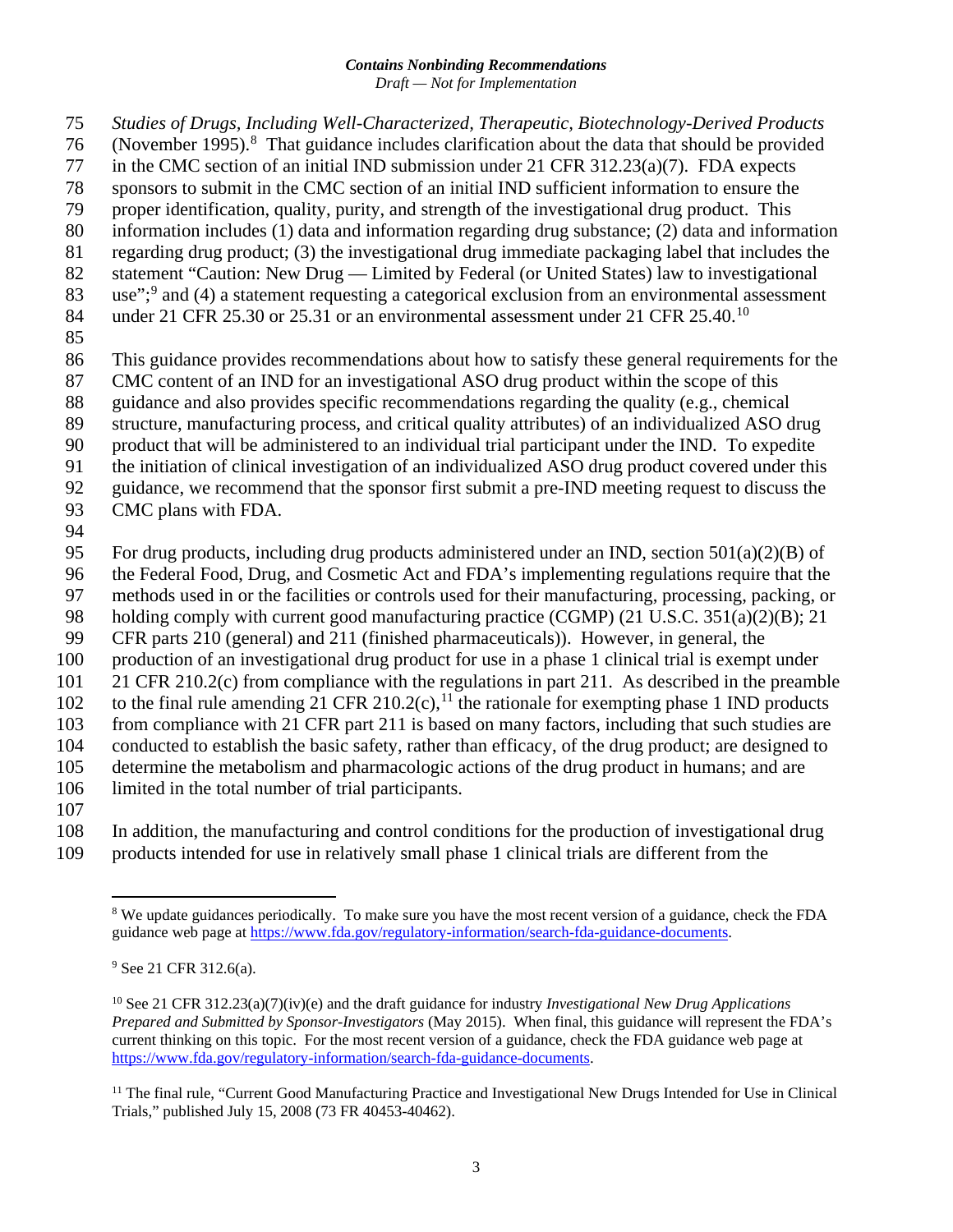- conditions for the production of drug products for use in larger phase 2 and phase 3 clinical trials
- or for commercial marketing. Therefore, many of the specific requirements in 21 CFR part 211
- do not apply to the conditions under which many drug products for use in phase 1 clinical trials
- are produced. FDA has described applicable CGMP recommendations for phase 1 IND products
- in the guidance for industry *CGMP for Phase 1 Investigational Drugs* (July 2008).
- 
- Individualized ASO drug products are not expected to follow the traditional investigational phases of drug development (i.e., clinical trial phases 1 through 3) as described in 21 CFR
- 312.21. As such, the applicability of 21 CFR part 211 for manufacturing individualized ASO
- drug product batches for clinical investigation under an IND (e.g., first clinical batch versus subsequent clinical batches) requires further clarification. Because the rationale used to exempt
- phase 1 drug products from complying with 21 CFR part 211 is generally applicable to the
- initiation of clinical investigation of an individualized ASO drug product, in general it would be
- acceptable for the first clinical drug product batch to be manufactured consistent with the CGMP
- recommendations in the guidance for industry *CGMP for Phase 1 Investigational Drugs*.
- However, if additional batches of the individualized ASO drug product are needed for continued
- 126 administration to a subject, then to ensure consistent quality, safety, and efficacy of the individualized ASO drug product, FDA generally expects that sponsors would manufacture
- subsequent batches of the individualized ASO drug products in compliance with 21 CFR part
- 211 and follow the recommendations in the guidance for industry *Preparation of Investigational*
- *New Drug Products (Human and Animal*) (November 1992).
- 

## **B. Additional Considerations**

 To expedite the initiation of clinical investigations of these individualized ASO drug products, we recommend that, when possible, the same batch of drug product used for the nonclinical 136 studies be used for initial clinical investigations.<sup>[12](#page-6-0)</sup> If different batches of the drug product are intended for nonclinical studies and clinical investigations, the sponsor should provide information to support a conclusion that the batch used in the nonclinical studies is representative of the batch intended for use in the clinical investigations, from a quality perspective. This information should include a description of any differences in the manufacturing processes between the nonclinical and clinical batches, as well as analytical data establishing that the nonclinical batch is representative of the batch to be administered to the subject(s). In some cases, CMC information can be incorporated by reference from another application or a

- 145 drug master file (DMF).<sup>[13](#page-6-1)</sup> This should be discussed with FDA at the pre-IND meeting. The pre-IND meeting package, therefore, should include a description of the CMC information that will
- be provided in the sponsor's IND for the individualized ASO drug product, as well as a list of
- cross-referenced applications (e.g., other INDs, including INDs for other individualized ASO
- products) and DMFs, including a list of the information that will be incorporated by reference
- <span id="page-6-0"></span>from those applications and/or DMFs in the IND. If a cross-referenced application or DMF is

 The acceptability of this approach will depend on FDA's assessment of the CMC information and the results of the toxicology studies provided in the IND.

<span id="page-6-1"></span> See 21 CFR 314.420 and the draft guidance for industry *Drug Master Files* (October 2019). When final, this guidance will represent the FDA's current thinking on this topic.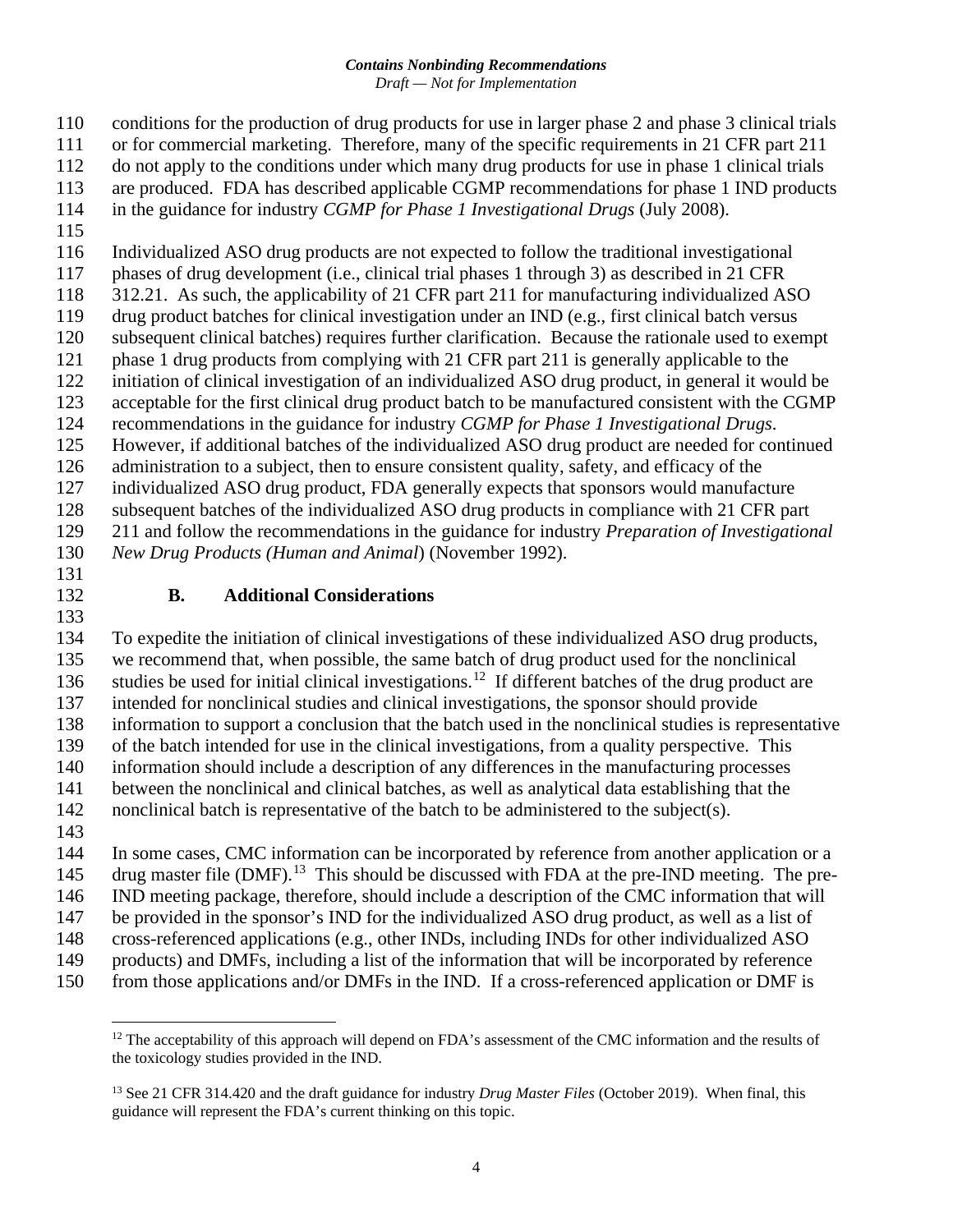- submitted by a firm other than the sponsor, the IND for the individualized ASO drug product
- must contain a letter of authorization from the DMF holder or sponsor of the cross-referenced
- application authorizing FDA to review the relevant information referenced in the cross-
- referenced application or DMF.
- The CMC data that sponsors of individualized ASO drug products within the scope of this
- guidance should submit in their IND applications are described in the sections below.
- 
- 
- 

## 160 **III. CMC INFORMATION FOR DRUG SUBSTANCE<sup>[14](#page-7-0)</sup>**

#### **A. A Description of the Drug Substance, Including Its Physical and Chemical Characteristics**

 The sponsor must provide a description of the drug substance, which should include the structure, nomenclature, structural formula, molecular formula, molecular weight, and molecular weight of the salt form (if applicable). In addition, the sponsor should provide a statement regarding the nature of base moieties and backbone, carbohydrate moieties, internucleoside linkages, and counter ions (if applicable) that constitute the structure of the individualized ASO drug substance. The sponsor should provide information about the physical properties such as 171 hygroscopicity, solubility in aqueous media, and the melting temperature  $(T_m)$  (if relevant).

## **B. The Name and Address of the Drug Substance Manufacturer**

 The sponsor should submit the full street address of the manufacturer (including any contract manufacturer or test laboratory) of the individualized ASO drug substance used to manufacture batches of drug product that will be used in the clinical trial.

## **C. The General Method of Preparation of the Drug Substance**

 In addition to the information described in the guidance for industry *Content and Format of Investigational New Drug Applications (INDs) for Phase 1 Studies of Drugs, Including Well-*183 Characterized, Therapeutic, Biotechnology-derived Products,<sup>[15](#page-7-1)</sup> the submission should include a flow diagram and a full narrative description of the manufacturing process, including purification steps. The flow diagram should contain all representative coupling/chain elongation and deprotection steps, as well as any purification, impurity reduction, or removal steps (e.g., chromatography, lyophilization or solvent removal, desalting tangential flow filtration). The narrative description should contain the chemical structures and configurations, including stereochemical information for the starting materials, intermediates (either in situ or isolated),

and, when feasible, significant side products. Furthermore, a manufacturing step should be

described in detail if it is unique or critical to the synthesis or manufacturing process. In general,

<span id="page-7-1"></span><span id="page-7-0"></span>FDA does not expect the sponsor to identify a column or equipment model number or

See 21 CFR 312.23(a)(7)(iv)(*a*).

<sup>&</sup>lt;sup>15</sup> See section III., F., 2., c. of the guidance.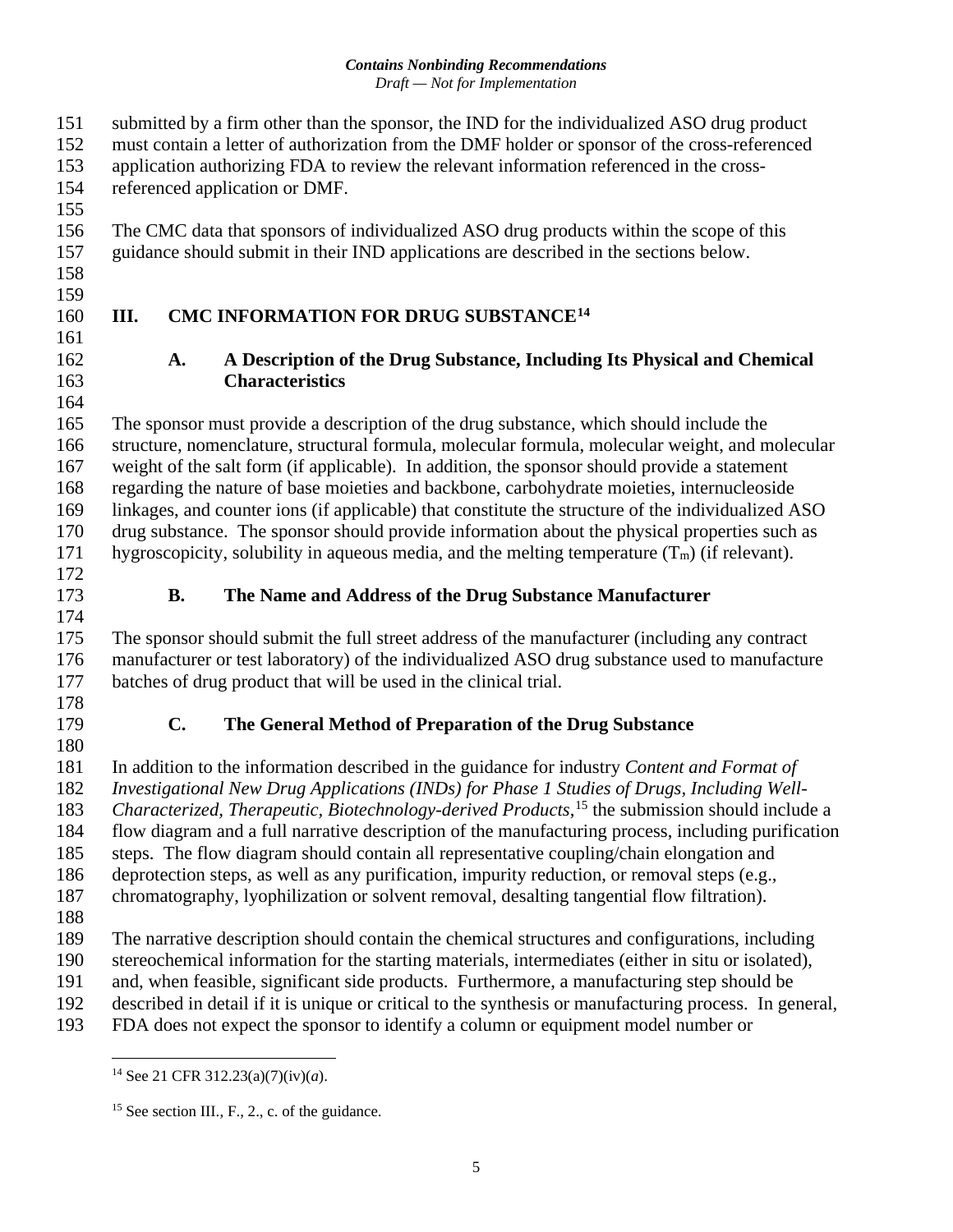- manufacturer, but the IND should include a clear description of process controls that ensure quality of the drug substance (e.g., process steps ensuring impurity clearance).<sup>16</sup>
- 
- The sponsor should provide a list of materials used in the manufacture of the ASO drug
- substance (e.g., starting materials, reagents, solvents, auxiliary materials).
- 

 For sterile drug substances, the sponsor should submit a description of the sterilization process (e.g., moist or dry heat terminal sterilization, aseptic filtration), but submission of information related to sterilization process validation is not necessary.

## **D. Characterization**

 The sponsor should confirm the chemical structure of the drug substance using physical and 207 chemical techniques, including nucleotide sequencing,  $T_m$ , and mass spectral analysis. The sponsor should provide the sequence determination of an ASO drug substance; however, if the sequence determination is not provided in the initial IND, the sponsor should include an adequate justification in the IND and submit the sequence in an amendment as soon as possible. The sponsor should provide information on impurities in the ASO drug substance. The sponsor should summarize the actual and potential impurities most likely to arise during manufacture, purification, and storage of the drug substance. FDA recommends that sponsors list ASO-related impurities and, when appropriate, group them based on their structural class or relative retention times.

The sponsor should provide a discussion related to the occurrence of non-ASO related impurities

- (e.g., elemental impurities, residual solvents, protecting groups) and how control of these
- impurities is ensured. The submission should include specifications for observed non-ASO
- related impurities or a scientific justification for why such testing would not be required (e.g.,
- description of the step(s) included in the manufacturing process to remove certain non-ASO related impurities).
- 

224 If the clinical batch is different from the batch used for nonclinical studies, the sponsor should<br>225 provide data (such as high-performance liquid chromatography (HPLC) chromatograms of the provide data (such as high-performance liquid chromatography (HPLC) chromatograms of the drug substance) to compare the quality of these batches (e.g., homogeneity and purity of the nonclinical and clinical ASO drug substance batches).

- 
- **E. Control of Drug Substance**
- 

*1. Specification*

 This section should include a table of all elements of the specification to which the batch of drug substance should conform, including the test, associated acceptance criteria, and references to the analytical procedures that will be used to perform each test. In this section, the sponsor should provide a brief description of the analytical methods. In addition to considering the

recommendations provided in the guidance for industry *Content and Format of Investigational* 

<span id="page-8-0"></span>*New Drug Applications (INDs) for Phase 1 Studies of Drugs, Including Well-Characterized,*

See 21 CFR 312.23(a)(7)(iv)(*a*).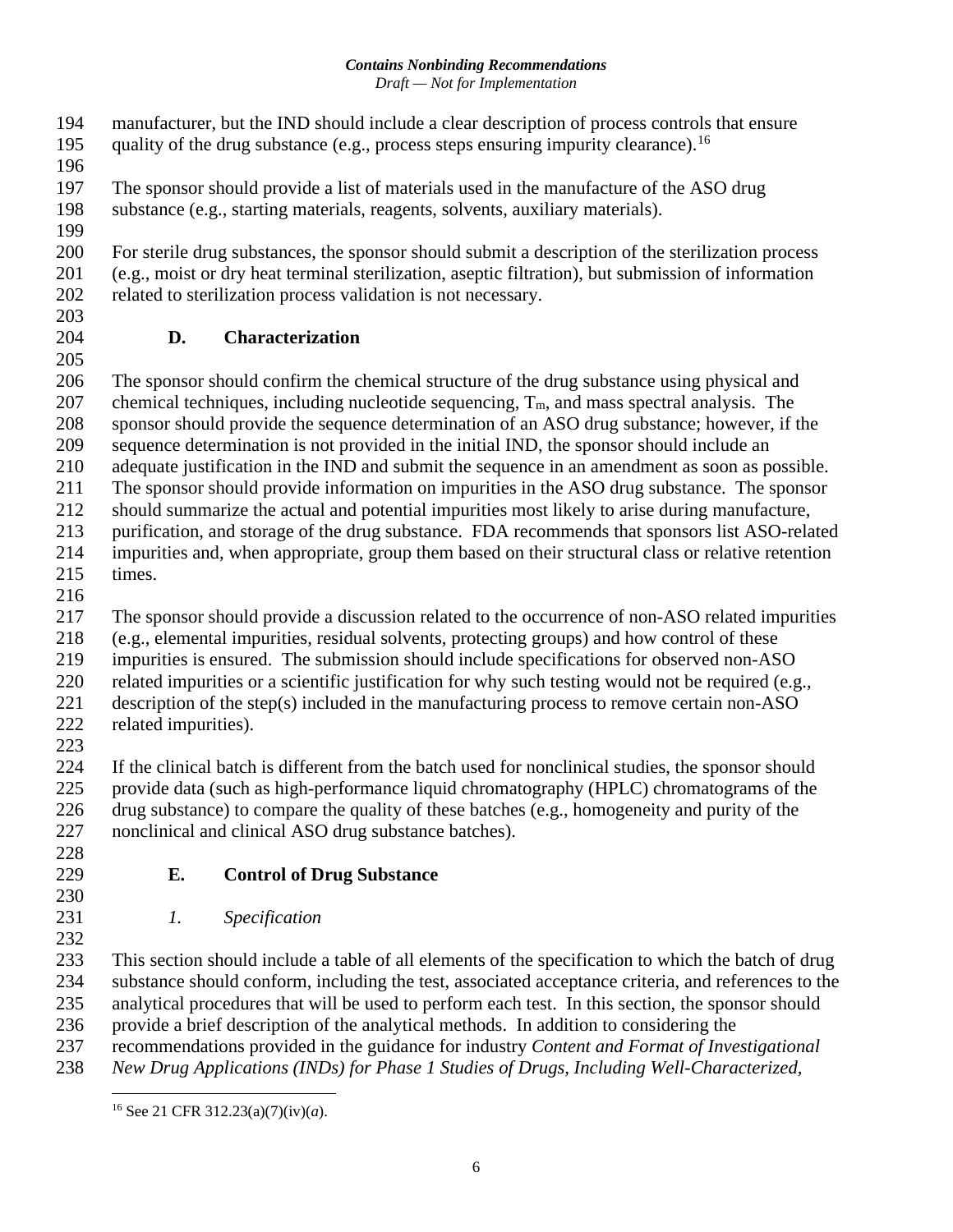239 *Therapeutic, Biotechnology-Derived Products*,<sup>[17](#page-9-0)</sup> sponsors should include the following in the 240 specifications: 241 242 • The identity of the ASO drug substance. FDA recommends using a combination of two 243 or more methods to establish the identity of the ASO drug substance. Common methods 244 include sequencing and molecular weight determination. Other methods, such as the 245 determination of  $T_m$ , chromatographic retention time using HPLC, may also be 246 acceptable; 247 248 • A test for the salt form (if applicable); 249 250 • A strength assay, which should include reporting of the full-length drug product content, 251 with exclusion of the P=O impurity (if present); 252 253 • The determined quantities of each specified impurity or grouped impurities; 254 255 • The quantities of individual unidentified impurities;<sup>[18](#page-9-1)</sup> 256 257 • The total impurities content; 258 259 • Residual solvents;<sup>[19](#page-9-2)</sup> 260 261 • Moisture content; 262 263 • Microbiological testing (e.g., microbial limits (United States Pharmacopeia (USP) 264 General Chapter <61> and General Chapter <62> or equivalent) or sterility (USP General 265 Chapter <71> or equivalent) $^{20}$  $^{20}$  $^{20}$ ; and 266 267 • Bacterial endotoxins (USP General Chapter <85> or equivalent). 268 269 The certificate of analysis (CoA) for the proposed clinical batch as well as the nonclinical 270 batches, if any, should be included. 271

<span id="page-9-0"></span><sup>&</sup>lt;sup>17</sup> See section III., F., 2., d. of the guidance.

<span id="page-9-1"></span><sup>18</sup> See the International Council for Harmonisation (ICH) guidance for industry *Q3A Impurities in New Drug Substances* (June 2008).

<span id="page-9-2"></span><sup>19</sup> For details about residual solvents, consult the ICH guidance for industry *Q3C Impurities: Residual Solvents* (December 1997)*.*

<span id="page-9-3"></span> $20$  Sterility testing is recommended if the drug substance is sterile and additional sterilization steps are not included during drug product manufacturing. In addition, if the drug substance is sterile, a description of the sterilization steps (e.g., membrane filtration, terminal sterilization) implemented to manufacture the sterile drug substance should be provided. Otherwise, drug substance specifications should include bioburden testing.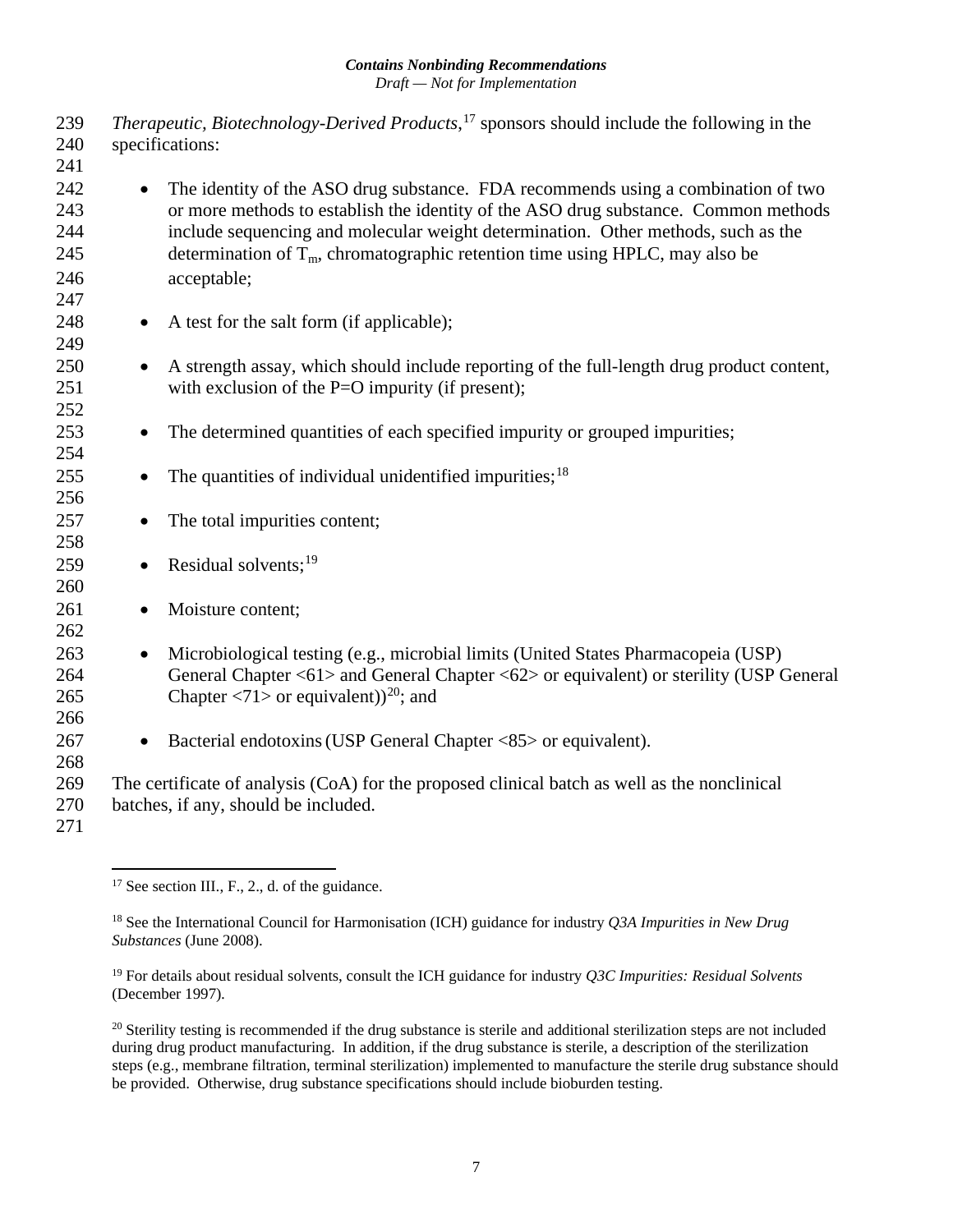#### **F. Stability**

 The sponsor should provide information relating to the stability of the synthetic ASO drug substance. This should include available stability data and the protocol that will be used to monitor ongoing drug substance stability. Preliminary data should be provided in tabular format. The sponsor should also provide a description of the container closure system.

 

## 280 **IV. CMC DATA FOR DRUG PRODUCT** <sup>[21](#page-10-0)</sup>

#### **A. Components**

 The sponsor must provide a list of all components used in the manufacture of the investigational 285 drug product, $^{22}$  $^{22}$  $^{22}$  including those components intended to appear in the drug product and those which may not appear, but which are used in the manufacturing process. The sponsor should cite quality of the inactive ingredients by reference to a compendial monograph (e.g., USP and the 288 National Formulary<sup>[23](#page-10-2)</sup>) (if applicable), or the IND should contain the supplier's CoA.

#### **B. Quantitative Composition of the Drug Product**

 The sponsor should submit a brief summary, preferably a table, of the composition of the individualized ASO drug product. For processing aid or aids that are removed during manufacture (e.g., Water for Injection used to formulate a lyophilized product), the submission should include the amount(s) of aid or aids used and amount of aid or aids removed.

 

#### **C. Name and Address of the Drug Product Manufacturer**

 The sponsor should submit the full street address of the manufacturer (including any contract manufacturer, packing facility, or test laboratories) of the individualized ASO drug product batches intended to be used in the clinical trial.

#### **D. Brief General Description of the Manufacturing and Packaging Procedures for the Product**

 The sponsor should submit a flow diagram and a brief written description of the manufacturing process, including any bioburden reduction and sterilization steps used (e.g., membrane filtration, terminal sterilization). The description should include the air classification of the rooms used in the manufacture of the drug product (e.g., Class 100, Grade A, ISO 5).

<span id="page-10-0"></span>

See 21 CFR 312.23(a)(7)(iv)(*b*).

<span id="page-10-1"></span>Ibid.

<span id="page-10-2"></span><sup>&</sup>lt;sup>23</sup> Reference to a foreign compendium that provides for equivalent quality (e.g., European Pharmacopeia, Japanese Pharmacopeia) is acceptable.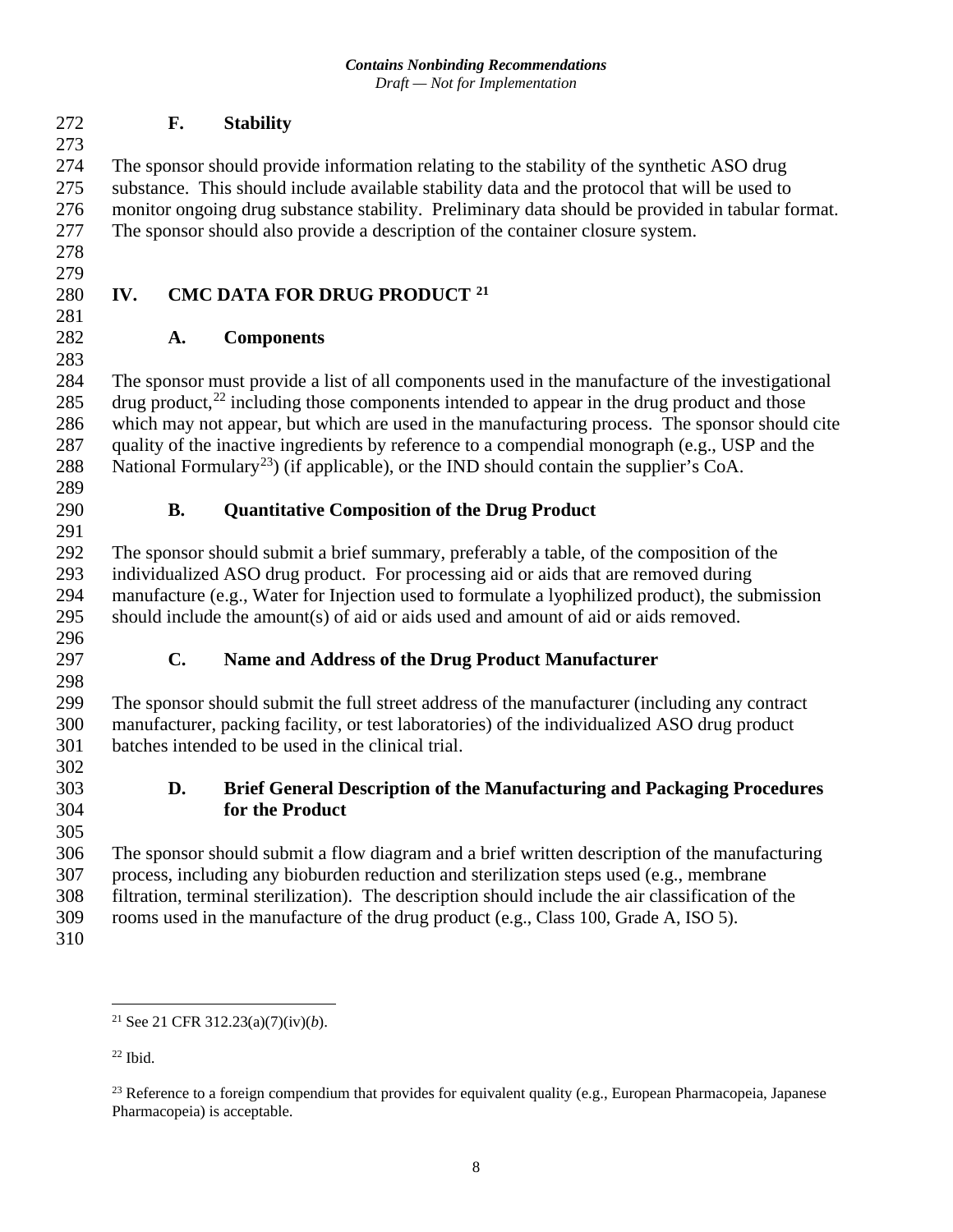#### **E. Control of Drug Product**

313 The IND should include specifications with corresponding test methods.<sup>[24](#page-11-0)</sup> The sponsor should

test the drug product for identity, strength, impurities/degradation products (including identity,

quality, and a justification for acceptable level of any new impurity present only in the drug

product), foreign and particulate matter, sterility, bacterial endotoxins, and any specific tests

applicable to the dosage form. As detailed in Table 1 below, the acceptance criterion for bacterial

- endotoxins should be established based on the maximum proposed dose and route of
- administration (i.e., intrathecal, intravitreal, or subcutaneous).
- 

## **Table 1: USP Endotoxin Limits**

| <b>U.S. Pharmacopeia</b><br>(USP) Reference | <b>Type of Administration</b>    | <b>Endotoxin Limits</b> |
|---------------------------------------------|----------------------------------|-------------------------|
| <b>USP General Chapter</b>                  | Subcutaneous                     | 5 EU/Kg/Hour            |
| <85>                                        | Intrathecal                      | $0.2$ EU/Kg/Hour        |
| <b>USP General Chapter</b><br><771>         | Intraocular (e.g., intravitreal) | 2.0 EU/Dose/Eye         |

#### 

 The sponsor should describe noncompendial analytical methods for the drug product, if different from the drug substance analytical methods, at the same level of detail as for the drug substance.

 

#### **F. Container Closure System**

 The sponsor should provide a description of the container closure system for the individualized ASO drug product, including the identity of materials of construction of each primary packaging component (e.g., USP Type 1 glass vial, bromobutyl rubber stopper, flip-off seal). The sponsor should provide specifications for each component or the manufacturer's CoA. The sponsor should describe methods for depyrogenation and sterilization for any components that are not supplied as sterile.

## **G. Stability**

 The sponsor should monitor the stability of the individualized ASO drug product packaged in the proposed container closure system under the proposed storage conditions. The sponsor should provide the stability protocol for the clinical batch, including a brief description of the stability study and the test methods, with a commitment to monitor stability of the drug product

throughout its use. If initial stability data for the clinical batch are available, the sponsor should

 provide the data in tabular format. If stability data for the clinical batch are not available, the sponsor should provide any available supportive stability data (e.g., data from the nonclinical

batch, if different from the clinical batch; data from a laboratory batch).

<span id="page-11-0"></span> If the individualized ASO drug product is modified before use (e.g., reconstituted or diluted for infusion), the drug product, ready for administration (e.g., in the infusion bag), should not be

<sup>&</sup>lt;sup>24</sup> Where applicable, testing should be performed using the official compendial methods referenced in USP General Chapter <1> Injections and Implanted Drug Products (Parenterals) — Product Quality Tests.